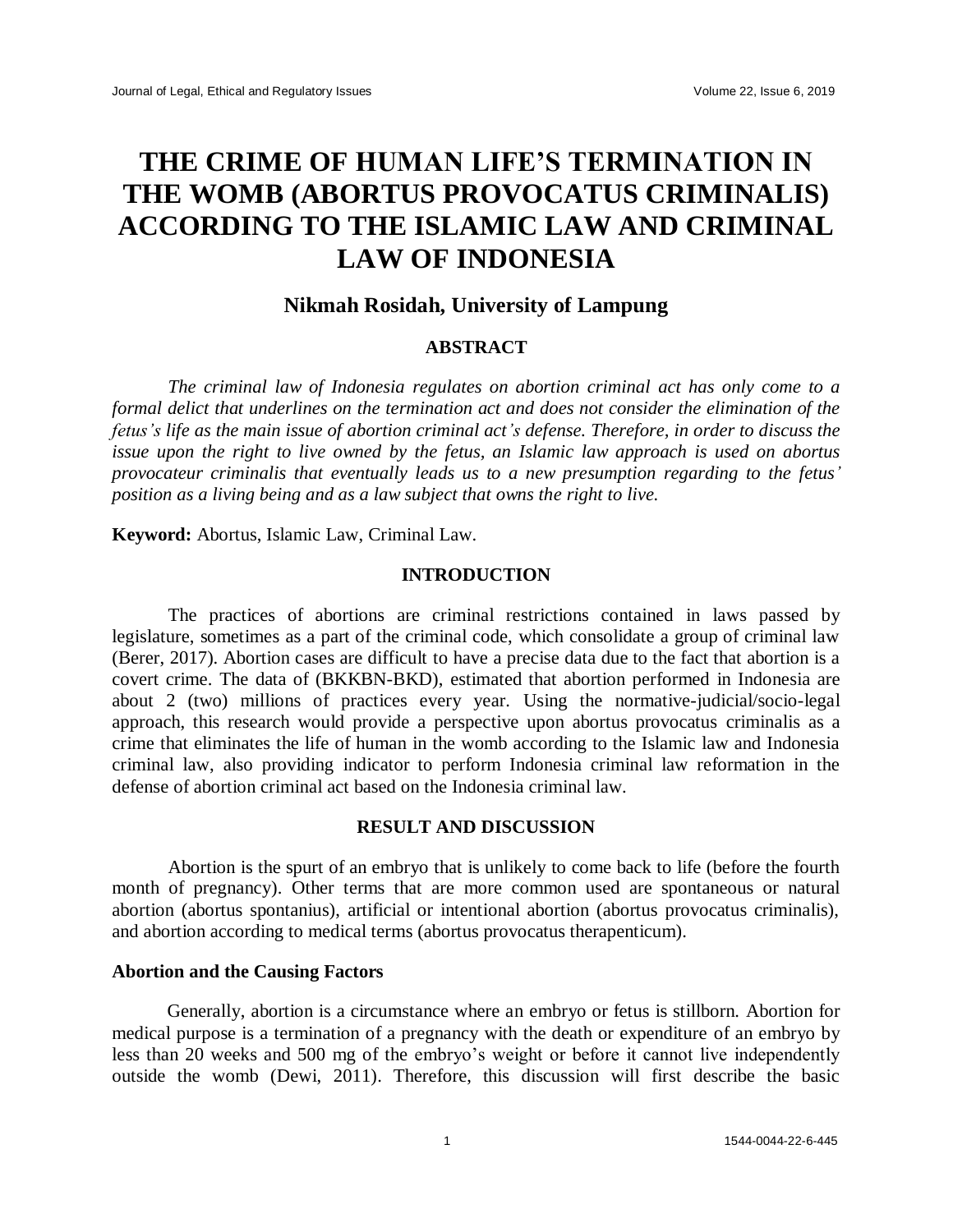differences from abortus provocatus that would eventually be divided into two detailed parts, which are Abortus provocatus therapicus that is based by the possibility of the fetus's imperfect development. If the pregnancy is to be maintained, there is a possibility of disability or low life expectancy in a fetus, such as born without cerebral cortex, the second type is Abortus provocatus criminalis which is performed against the law or illegal and is not base by medical indication (Etika, 2010). Below are the following reasons why abortions are performed (Ratna, 2010):

## **Pregnancies outside marriage relationships**

Abortion by unmarried women in Indonesia has a rate of 33%. The unborn child status is an illegitimate child. Which became main factors for women to see abortion as the only way out in order to maintain their pride and dignity; personally and for their families.

#### **Socio-economic factors**

The society's circumstances in continuous poverty focuses on their daily activities are to earn a living. The couples are not economically qualified to support the unborn child, because they are already responsible for so many children in the first place (Nalamba, 2017).

# **The reason of being unqualified to bear children**

These reasons usually happen with newlyweds and have not yet come to a firm planning. If an unwanted pregnancy happens, they would likely terminate the pregnancy because they are unqualified to bear children.

# **Pregnancies caused by rape**

Rape is a forced intercourse done by a man (men) towards a woman outside her will and approval (Coleman, 2015). Besides that, the existence of the fetus can cause continuous trauma to the victim that is very likely to damage her physic or mental condition.

# **Abortion Regulation According to the Indonesian Criminal Code**

Indonesian state including its constitutional system and social order system must be regulated by the law (Chandra, 2014). In Indonesia, performing an abortion is one of an act of crime, which makes a perpetrator of abortion a criminal (Adia, 2016). Briefly, the regulations upon abortions are regulated in Article 364, 347, 348, and 349 of the Indonesian Criminal Code (Yospin, 2015). The articles mentioned above are also included of a crime act as a form of negligence and errors of health workers (Mauli, 2017). This reflects in the provisions of Article 346 of the Indonesian Criminal Code. The Indonesian Criminal Code is not an original product of Indonesia, but a result the colonization which explains why the article contained in it are no longer relevant to overcoming crimes of the nation (Alfian, 2015).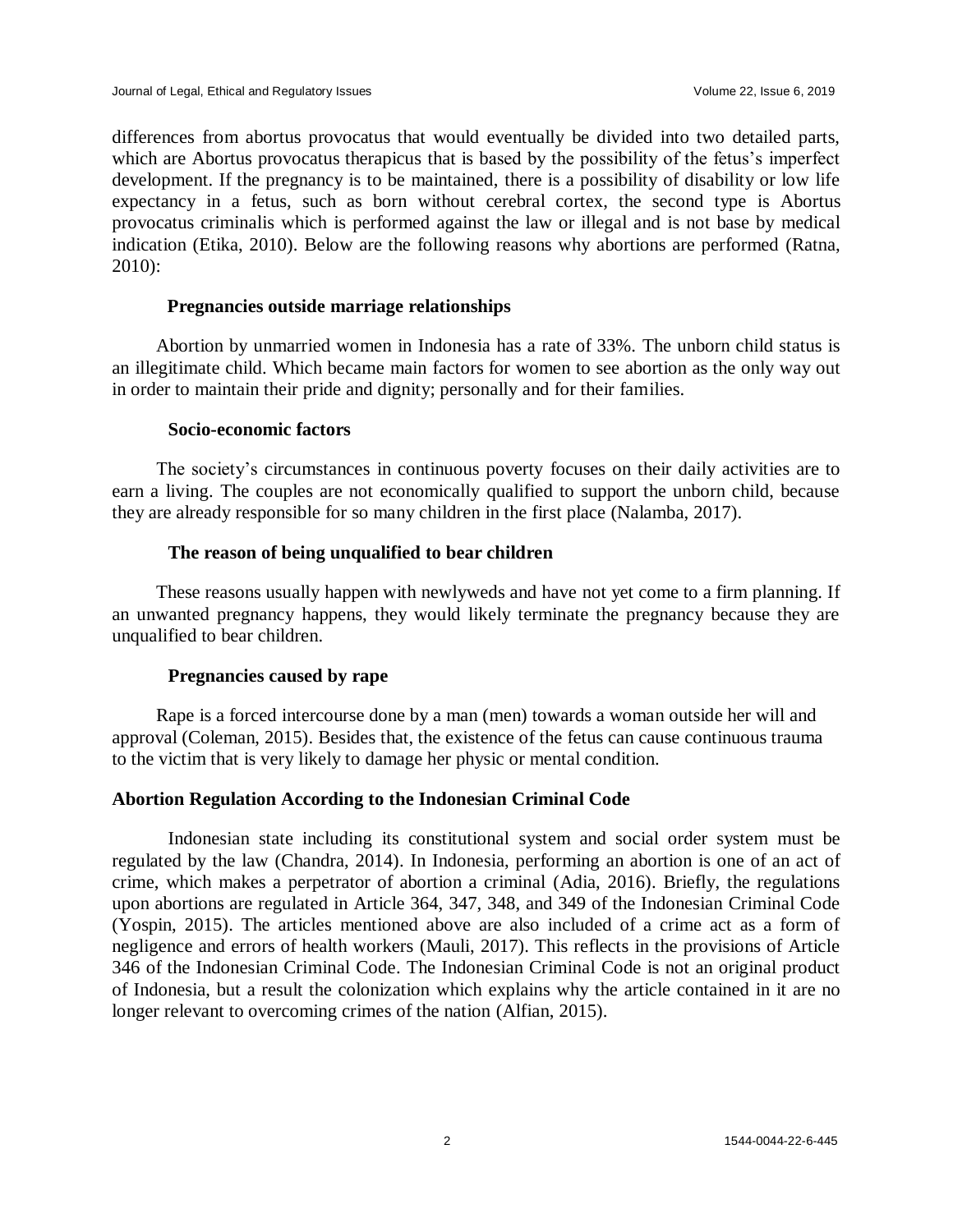#### **Abortion in the Islamic Law Perspective**

Before we discuss about abortion in Islam, we need to analyze the steps of how mankind is created into a whole person. Below is an analysis of the human creation steps based on Islam:

# **The process of human creation**

The process of human creation has been explained both in the Al-Qur'an or Rasulullah SAW Hadits. One of the indicators is an explanation given in the Al-Qur'an, Surah Al-Mukminun (23): 12-14. It explained that mankind is created from the quintessence of soil. And then, the soil becomes semen gathered in a strong and safe place in a form of nutfah. And then, the nufah turns into a lump of blood (alaqah), where the alaqah turns again into a lump of meat (mughdad). Afterwards, the lump of flesh is processed into bones. The bones will be covered with flesh and becomes a living being which a different form from the previous one (Karim, 2007)

#### **Moslem scholars' opinions**

Terminologically, abortion in Arabic is "*al-ijhadh"* and "*isqath al ahkam*." And then, regarding to the Moslem Scholars' point of view towards the act of abortion is categorized into two stages; abortion performed before the spirit insertion into a fetus and abortion performed after the spirit is blown into the fetus. The opinions of the Moslem Scholars' are divided into three categories, the first category allows a pregnancy termination before the womb is 102 days old (Demirel, 2011) with an argument that before that, a human creation has not started; the fetus does not possess a soul or life. Therefore, there is no prohibition towards the termination, the second category stated that destroying the life of a fetus in the early stage (nutfah) is a crime and if it has become "*alaqah"* and "*al mudghah"*, then this act is felony, and the third category shows that termination in nutfah and "*alaqah"* stages are allowed. However, they are forbidden when the fetus reaches the stage of "*mudghah"* (Ali, 2013)*.*

## **Redefining Abortion in the Indonesian Criminal Code**

If we would revise the stages of human creation explained both in Al-Qur'an or Hadiths. A form or effort of this reformation or renewal is to reach a better quality, usually consist of a lot of ways, with these particular starts by re-orientation, re-evaluation; reformulation, reconstructing, and reconstruction (Rosidah, 2014). Abortions has violated the essence of human rights because the law is basically a reflection of human rights, to prove if a law has served is justice must first be determined by the regulated human rights in a law (Putri, 2017). The protection of the right to live is also very fundamental and basic; because the right to live is in fact the main thing of human rights.

## **CONCLUSION**

After going through the discussion which is served briefly and solid, the researcher has a final view which states that abortus provocatus criminalis or the act of intentional abortion without any medical mediation is a crime act and could be categorized as a felony towards the